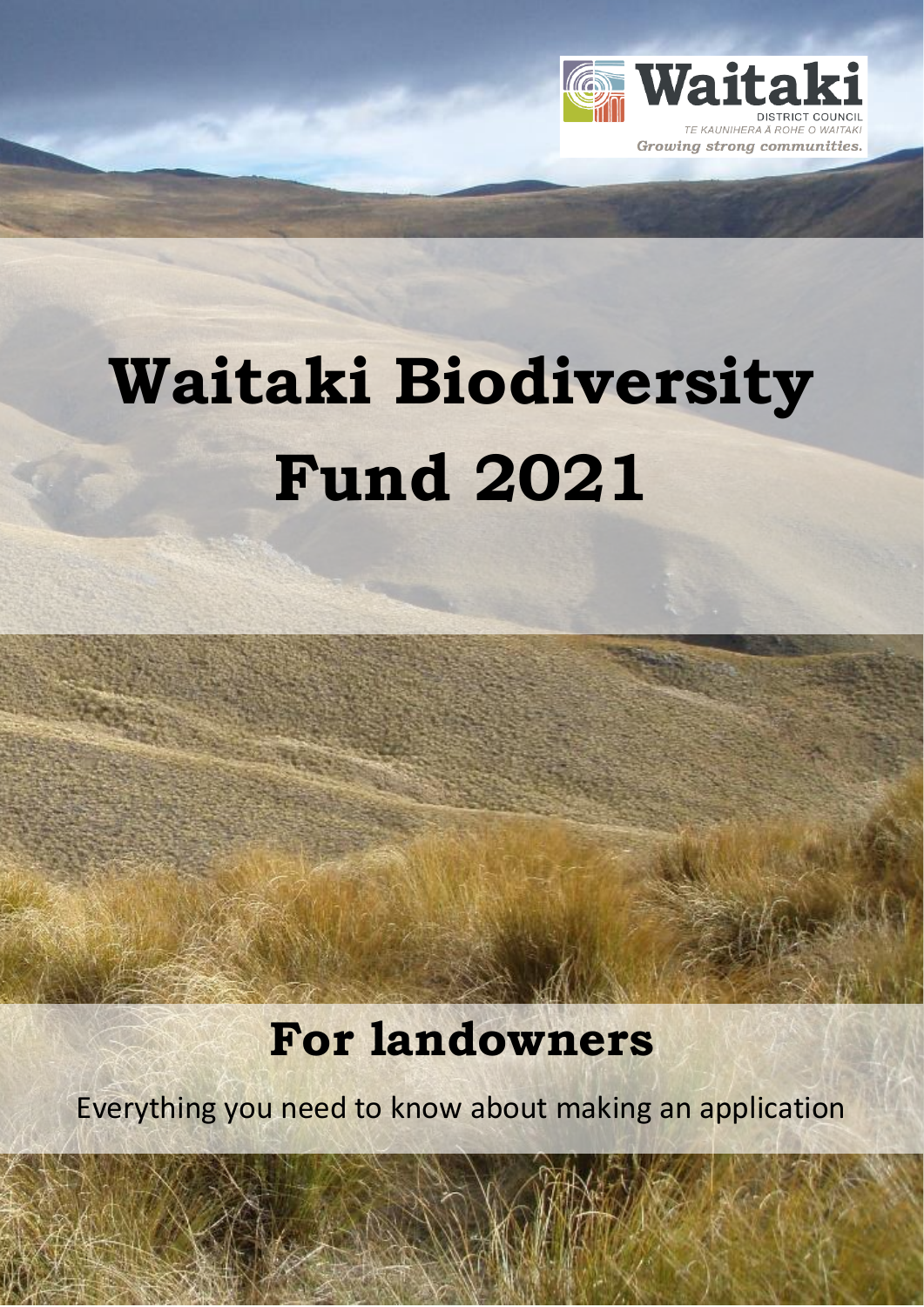

### **PURPOSE OF THE FUND**

This fund has been established to support landowners who are taking practical steps to protect and enhance indigenous biodiversity in the Waitaki District, principally on private land.

Priorities are the:

- Protection of native habitat through fencing and other measures.
- Long term legal protection of native habitat through covenants (i.e. QEII).
- Management of threats to biodiversity such as pest animals and weeds.

*Please note:*

- The fund is contestable, and each application will be assessed case-by-case.
- Funding is only available for projects taking place in the Waitaki District.
- Government Departments and Local Authorities are not eligible for funding.
- Funding is not available for beautification projects.

#### **FUNDING CRITERIA**

*To be eligible for funding a project should either:*

- Be protected by a formal covenant (i.e. QEII), OR:
- Be recognised as a Significant Natural Area, OR:
- Meet the Significant Natural Area criteria

If you are unsure whether you are eligible under these criteria, please visit the WDC biodiversity website or contact the biodiversity coordinator for more information.

#### **TIMING OF APPLICATIONS**

Applications will be assessed twice a year in February, and August. Each round will be allocated \$15,000 with a total fund amount of \$30,000 a year. It is not essential that all funding be allocated in any given funding round.

#### **HOW TO APPLY**

You can register your interest by contacting the WDC Biodiversity Advisor by email, phone or by completing an expression of interest form found on the Council Biodiversity webpage. Once you've made contact, we'll organise a time to carry out a 5-10 minute phone conversation to cover the basic questions about your project. If your project is eligible, the Biodiversity Coordinator will arrange for a site visit to discuss the project and assist you with writing your funding application. Alternatively, you can find the Biodiversity Fund application form for download or fill out an online form online on the Waitaki District Council website.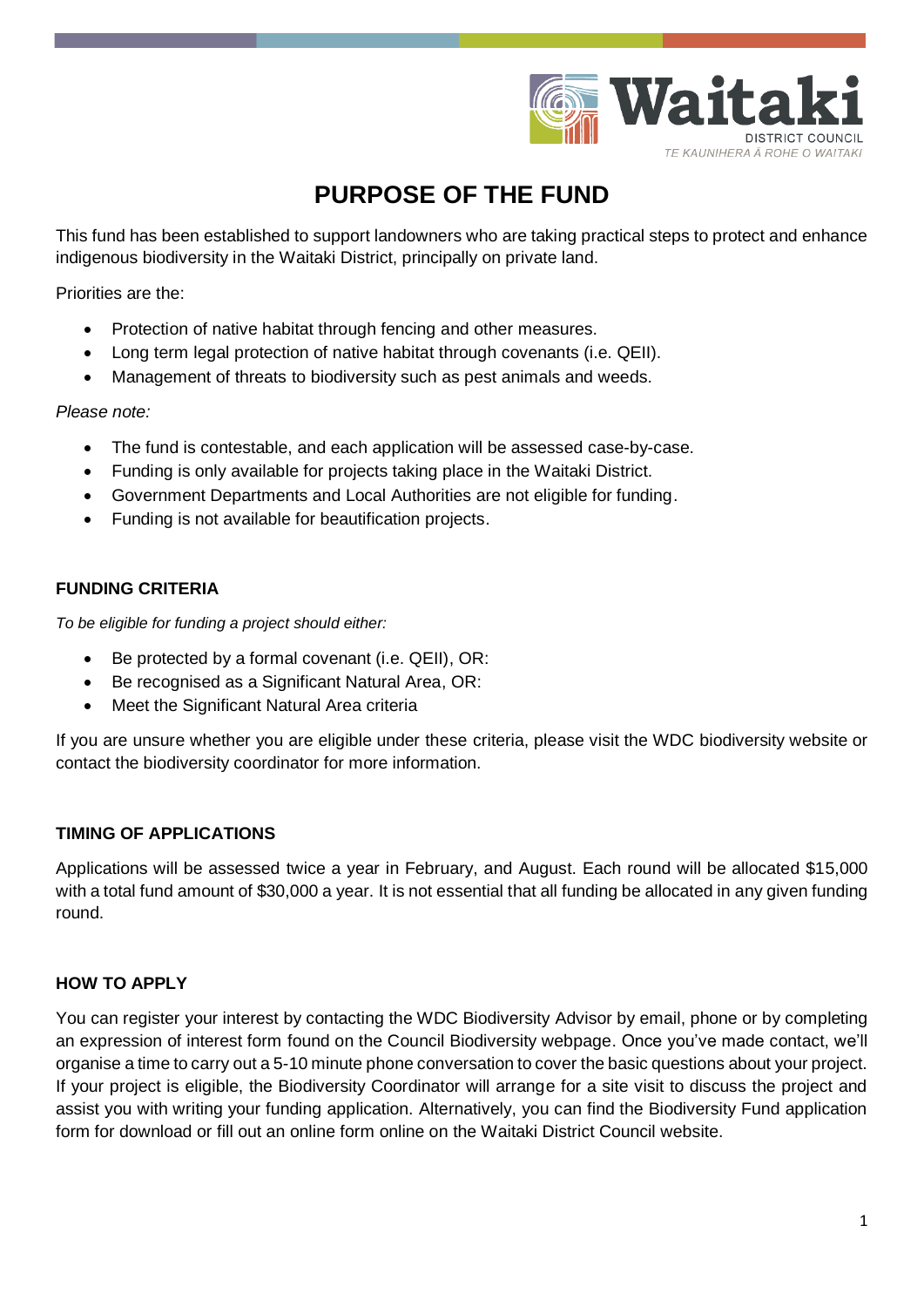

#### **WHAT CAN I GET?**

The maximum grant allocation under the Biodiversity Condition Fund is \$5,000 (incl. GST), however larger grants may be considered in exceptional circumstances. There is no minimum grant amount.

All grants are allocated with a 50:50 proviso. In practice this means that the Council will fund up to half of the total project cost and the applicant must make up the difference, either through cash or as an in-kind contribution.

In-kind contributions can include voluntary labour, transport, machinery and/or materials – there are some restrictions with this; the Biodiversity Advisor will provide a schedule to assist you with assessing the value of in-kind contributions on request.

#### **HOW WILL SUCCESSFUL PROJECTS BE SELECTED?**

The number of projects and their total value are likely to exceed the amount of grant money made available by Council each year.

Therefore, applications will be ranked in order of priority using as set of criteria that reflect the Waitaki District Plan (2004), the Waitaki Biodiversity Strategy (2014) and the National Priorities for Protecting Rare and Threatened Biodiversity on Private Land (2007).

Furthermore, discussion and consultation will be undertaken by the Council with other agencies such as the Department of Conservation, Otago Regional Council, Canterbury Regional Council and the Queen Elizabeth II National Trust, as is appropriate.

#### **HOW WILL APPLICATIONS BE PROCESSED?**

Once the applications are completed and have been ranked according to the funding criteria they will be placed in the funding pool. At the close of the application period, the applications will be sorted into two categories:

- 1. Applications that will be given to the Grants and Awards Committee for consideration.
- 2. Applications that are considered to fall outside the criteria.

You will be notified in writing within 10 working days of the Committee making a decision on your application. If your application is successful, you will be sent a letter of approval specifying the grant and terms of agreement.

For more information, please contact the Waitaki District Council Grants Administration. Email: [grantsadmin@waitaki.govt.nz](mailto:mcrowe@waitaki.govt.nz) phone: 03 433 0300